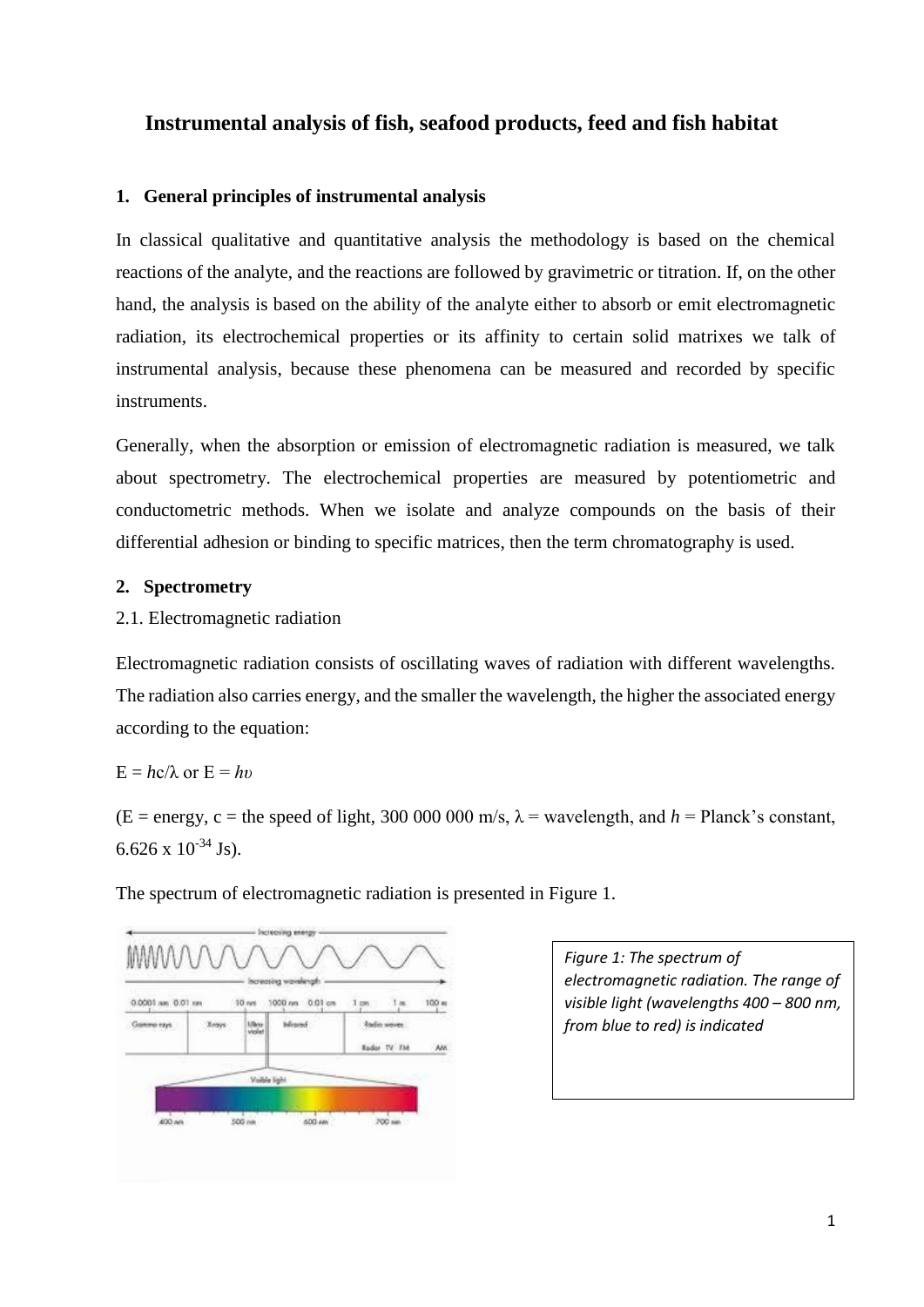#### 2.2.The interaction of radiation and matter

Because of the atomic structure, and of the electrons having each their characteristic, discrete energy levels, an electron can absorb energy from electromagnetic radiation and shift from one energy level to another. If, on the other hand this kind of exited electron returns to its basic energy level, it emits energy (as light or heat). Both absorption and emission can be instrumentally followed and recorded by spectrofotometers. By measuring the absorption of a compound at various wavelength, a characteristic absorption spectrum is obtained (Figure 2).





#### 2.2.1. The operating principle of a spectrophotometer

In a spectrophotometer the sample is irradiated with light with a known wavelength (monochromatic light). Usually the wavelengths used range from ultraviolet to visible light (UV-VIS-spectrophotometry). The molecules in the sample absorb the light, and consequently the intensity of the light is decreased. The ratio of the entering and leaving radiation is called transmission. Its reciprocal is called absorbance. The absorbance is dependent of the concentration of the absorbing molecules according to the Beer's law:

 $A = \epsilon bc$ 

 $(A = absorbance, b = the length of the light path through the sample, c = concentration as M/l,  $\epsilon$$ = the molar absorptivity specific to each molecule, dimensions  $M^{-1}$  cm<sup>-1</sup>). The length of the light path in standard spectrophotometers is usually 1 cm.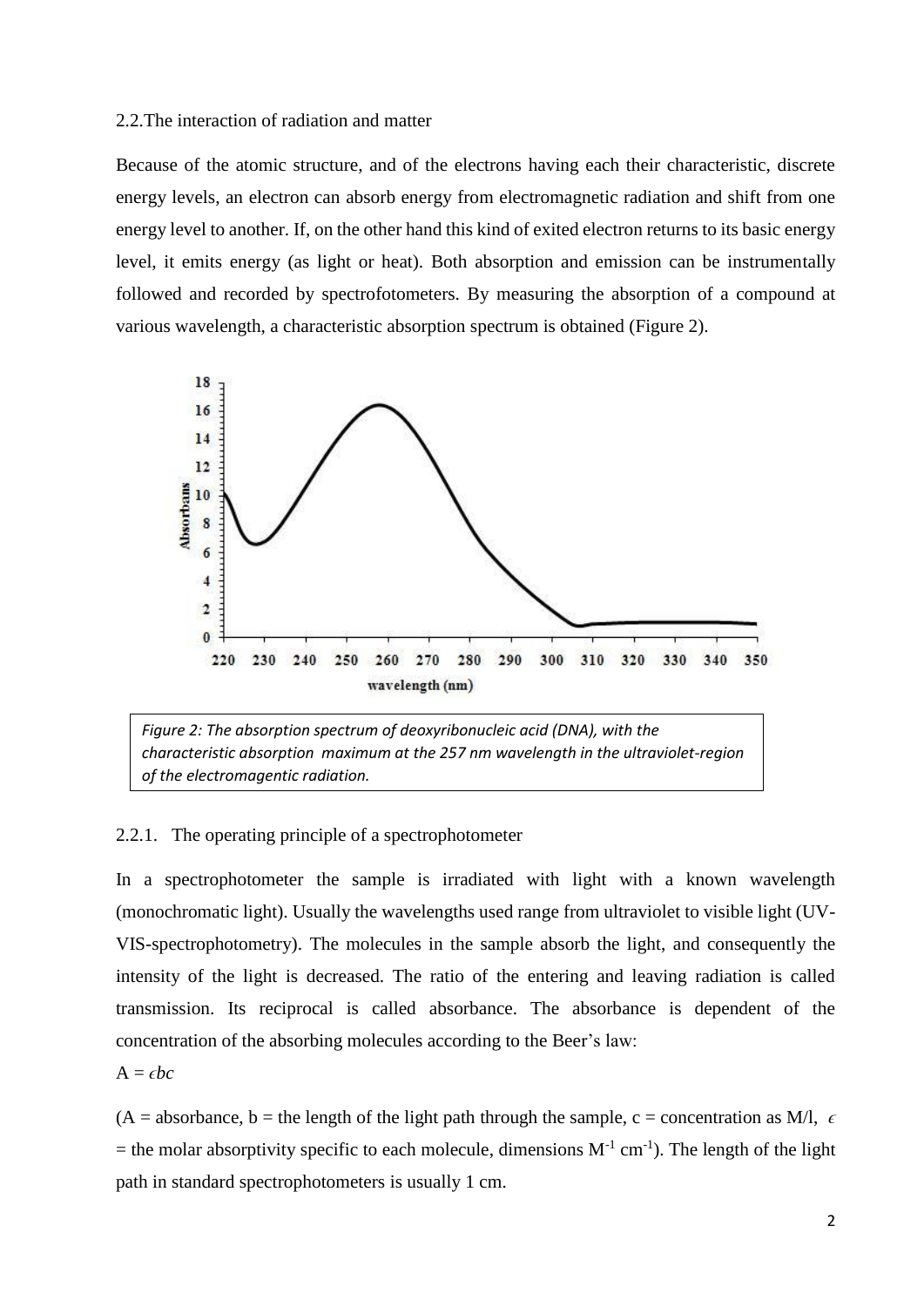

### The structure of a spectrophotometer is shown in Figure 3:

*Figure 3. The general principle of a spectrophotometer. From a light source a specific wavelength is selected using a monochromator, and the sample solution, which is placed in a cuvette, is illuminated. The intensities of the incoming irradiation (Io) and the transmitted light (It) are measured and the absorbance recorded.*

# 2.2.2. Examples of spectrophotometric analysis: Nitrite and Iron

Nitrite  $(NO<sub>2</sub><sup>-1</sup>)$  is formed in the environment and water ecosystems, when bacteria oxidize ammonia ( $NH_4$ <sup>+1</sup>). Nitrite reacts with a compound called sulfanilamide, forming a compound called N-(1-Naphtyl)-ethylenediammonium. This compound absorbs light at the wavelength of 543 nm.

In practice, a standard curve is first made by allowing known amounts of nitrite to react with sulfanilamide and the absorbance at 543 are plotted against the nitrite concentration. The curve should be linear (Figure 4).



*Figure 4. The standard curve of nitrite measured as the absorbance of the reaction product of nitrite and sulfanilamide having the at 540 nm.* 

When the absorbance of the unknown sample is measured after the reaction with sulfanilamide, the corresponding nitrite concentration can be estimated from the curve.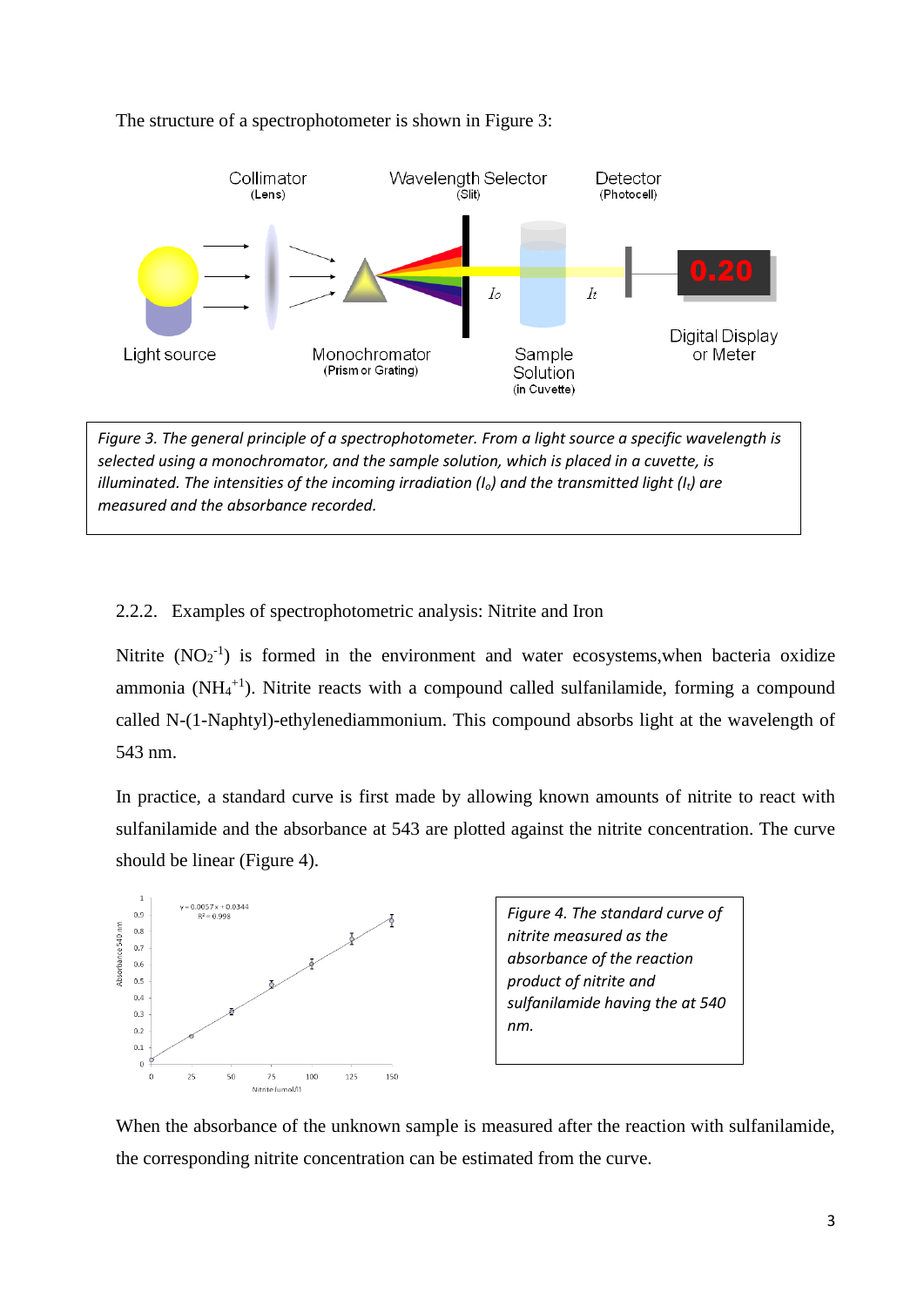The iron content of natural waters can vary greatly. Iron can be spectrophotometrically determined as ferro ions (Fe<sup>+2</sup>). This means, that the ferric ions (Fe<sup>-3</sup>) in the sample must first be reduced using a suitable oxidizing reagent (typically hydroxylamine hydrochloride) in the presence of sulphuric acid.

Subsequently  $Fe^{+2}$  ions are allowed to to react with 1.10- phenantronline hydrochloride to form a red compound that can be analyzed spectrophotometrically at 510 nm. The procedure is similar to the one with nitrite. A standard curve is first determined, and the unknown ferro-ion content can be estimated on the basis of the absorbance measured.

2.3. Other types of spectrometry

1

2.3.1. Infrared (IR) spectrometry

The infrared (IR) region of the electromagnetic radiation spectrum (wavelengths  $700 \text{ nm} - 1 \text{ mm}$ ) is also called heat radiation. The energy of this radiation interacts with the molecular bonds between the atoms of a molecule. The advantage of this type of spectrometry is that, in addition to gaseous and liquid samples, also solid samples (usually as finely ground powder in mineral oil) can be analyzed. IR spectrometry can, therefore, be used to analyze, for example the nutrients in a feed sample.

IR spectrometry is particularly useful for the determination of the molecular structure of the compounds present in the sample, because the different chemical bonds and functional groups have their characteristic adsorption peaks. Thus, for example, the bond between oxygen and hydrogen (O-H) absorbs IR with wavelengths 2.7 - 4 um, and a triple bond between two carbons (C=C) has its absorption peak at  $6 - 6.7$  µm.<sup>1</sup>

The procedure of IR spectrometry can be analogous to UV-VIS spectrometry with monochromatic radiation, or alternatively, the whole IR can be used.. In the latter case the primary data must be processed with the so called Fourier transformation (FTIR-spectrometry).

<sup>&</sup>lt;sup>1</sup> In the IR spectrometry the units are usually expressed as reciprocals of the wavelength with units as cm<sup>-1</sup>. Thus the wavelengths used in the examples correspond values of 3750 – 2500 cm<sup>-1</sup> and 1675 - 1500 cm<sup>-1</sup>, respectively.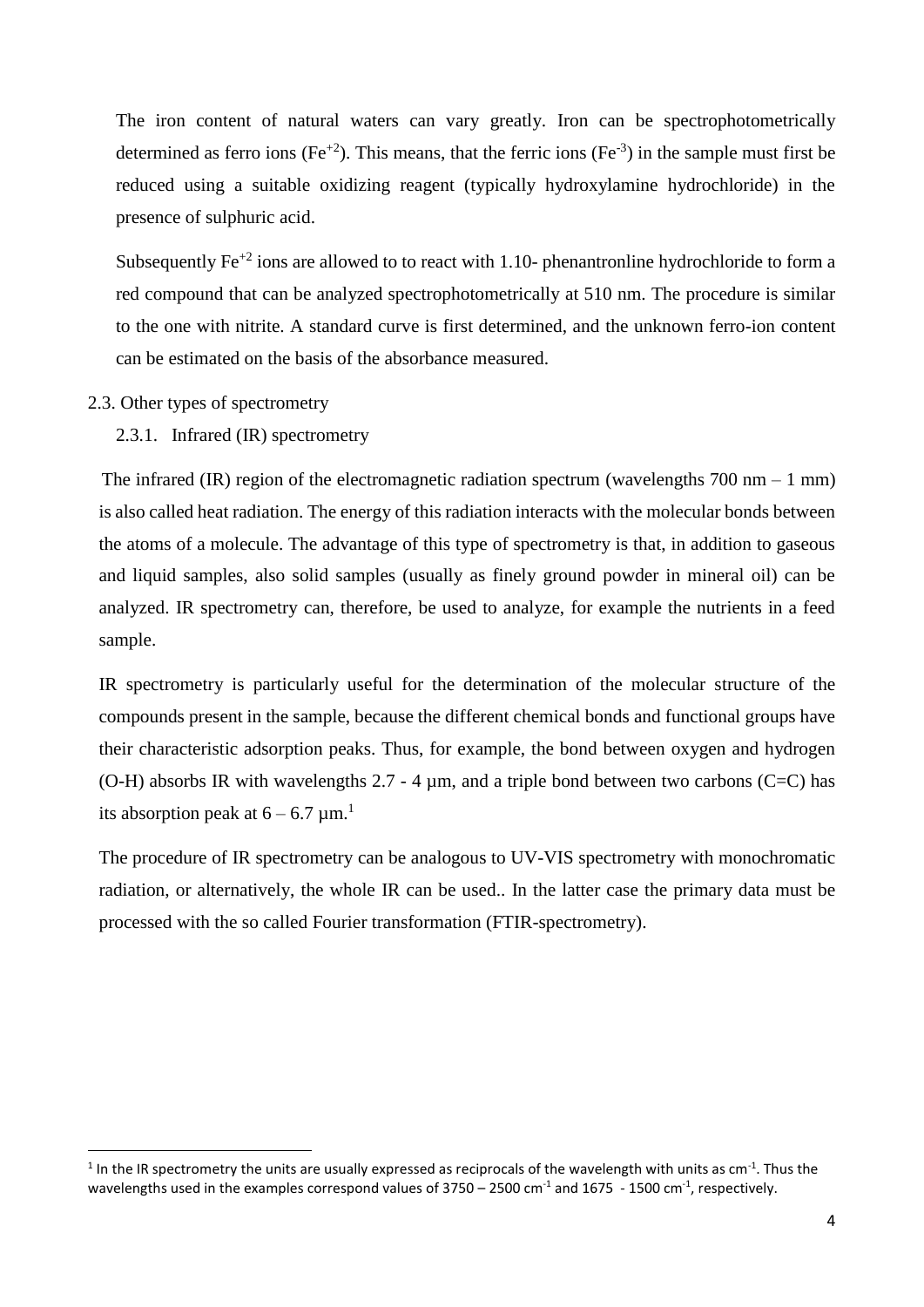### 2.3.2. Atomic Absorption Spectrometry (AAS)

In AAS spectrometry the sample is heated at temperatures high enough to break it down to atoms. These are then illuminated with a lamp that emits light that is able to selectively interact with atoms of certain elements, which results in the absorption of the radiation. This can be recorded. An outline of the atomic absorption spectrometer is presented in Figure 5.



*Figure 5. The principle of AAS. The radiation from the light source excites the atoms of the sample, and the resulting absorption of the radiation is recorded*

In traditional AAS instruments the atomization of the sample was done using acetylene flame. Nowadays, often a graphite furnace is used for the same purpose.

Metals as well as arsenic (As) and selenium (Se) can be analyzed by AAS. Consequently AAs is much used in food analysis to detect and quantify heavy metals (Hg, Pb, Cd) and As.

#### 2.3.3. Mass spectrometry (MS)

MS is based on completely different principles from the other spectrometric methods, because the sample does not interact with radiation. Instead, it gets ionized by a bombardment with electrons resulting in the ionization and fragmentation of the molecule. The ionized molecules/fragments travel then through a variable electric field, which is adjusted so that molecules/fragments of certain sizes will reach the detector and get recorded. The result is the mass spectrum of the analyzed molecule.

The main importance of MS in food analysis is that it is often applied in detectors of chromatographic instruments (see Section ).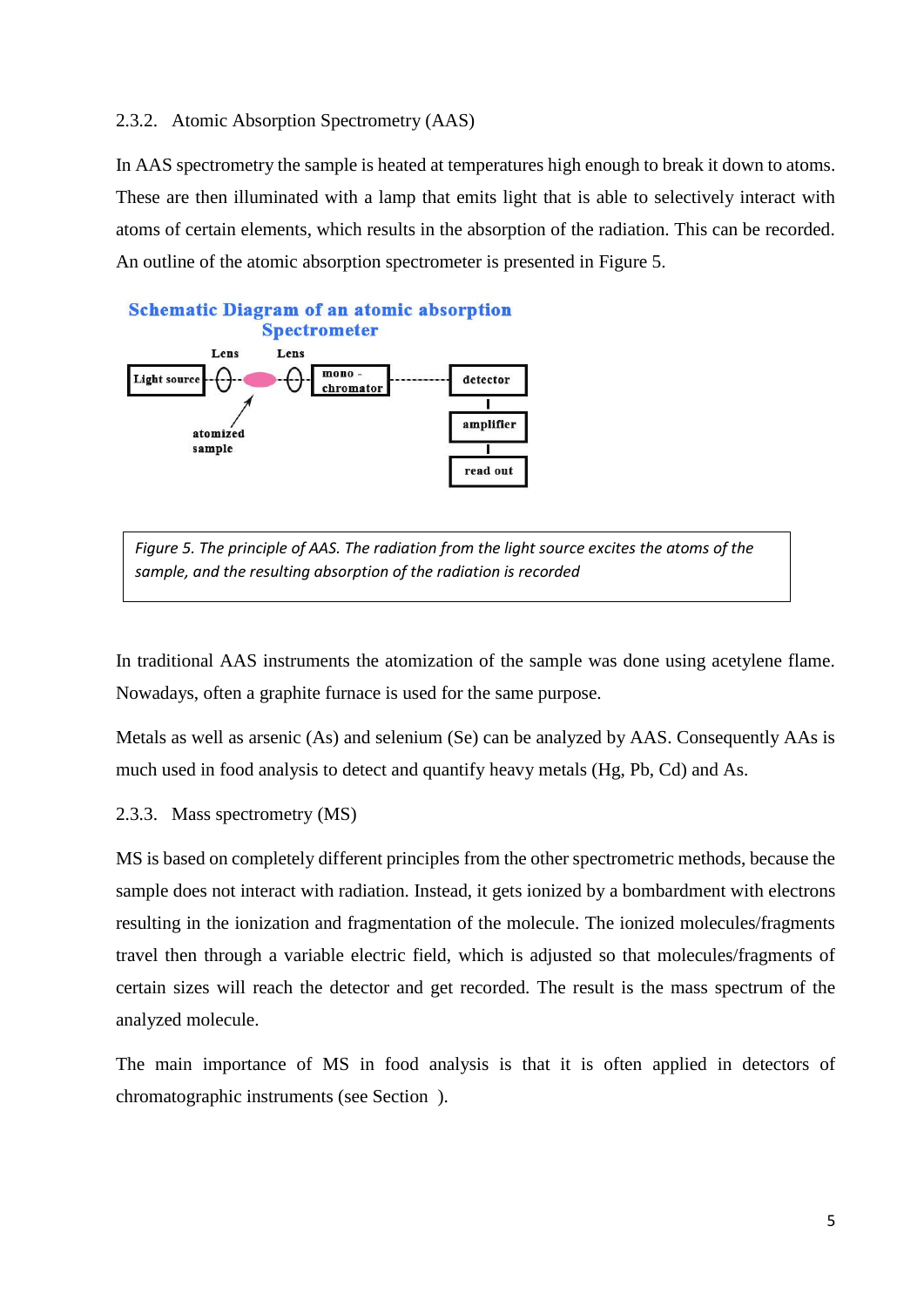#### **3. Electrochemical analysis**

#### 3.1. The electrochemical cells and electrolysis

The electrochemical properties of metals have been already discussed in the chapter on qualitative and quantitative analysis. In that chapter also the simple electrochemical cells (Daniell's cell) were described. Also the concept of the hydrogen electrode being as the standard electrode (or "zero-electrode"),having the normal potential to which the electric potential of other types of electrodes are compared.

A Daniell's cell can be constructed also by replacing the salt bridge between the two electrode wessels by a porous barrier allowing the movement of ions between the electrodes. This type of a cell (with, in this case, zink and copper electrodes) is described in Figure 6. In this system  $Cu^{2+}$ ions that have a higher tendency to catch electrons than  $Zn^{2+}$  ions, are reduced to metallic copper precipitating on the surface of the copper electrode, while the metallic zink from the zink electrode gets oxidized to  $\text{Zn}^{2+}$  ions. In this case the copper electrode (where reduction occurs) is called a cathode and the zink electrode as anode.



*Figure 6. An electrochemical cell formed by copper and zink electrodes immersed in CuSO<sup>4</sup> and ZnSO<sup>4</sup> solutions, respectively, and separated by a permeable barrier allowing for the movement of ions. The Cu2+ ions get reduced to metallic copper, while metallic Zink is oxidized to Zn2+ .*

In electrochemical cells the electric current is spontaneously formed between electrode pair having different electrode potential. In electrolysis an external power source is used to drive the oxidation-reduction reactions. An electrolysis cells is shown in Figure 7. In this case molten NaCl solution is electrochemically converted to gaseous chlorine and metallic sodium.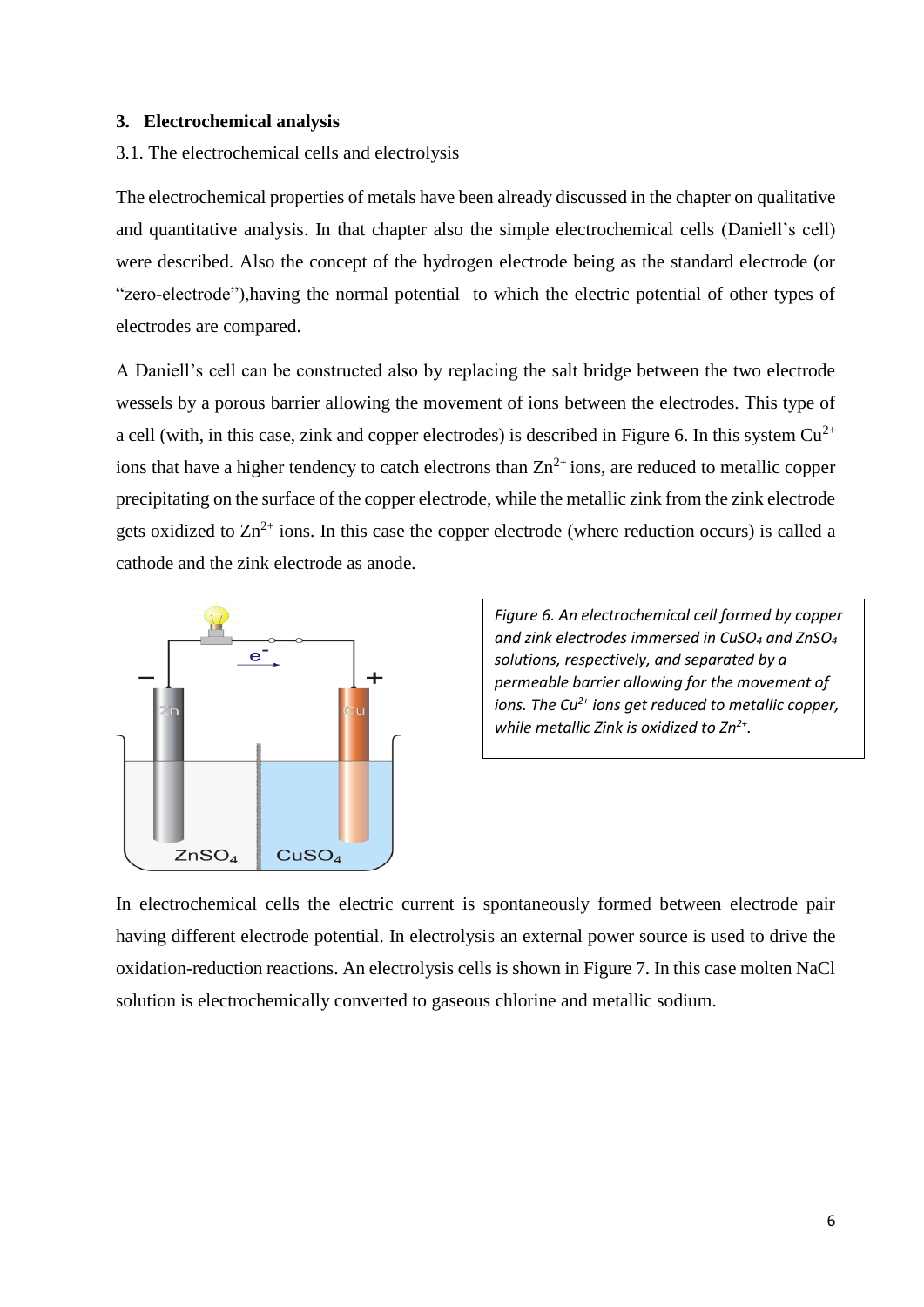

*Figure 7. An electrolysis cell in which NaCl is converted to metallic sodium and gaseous chlorine in a reaction driven by an external power source. Na<sup>+</sup> ions receive electrons from the external power source and Cl-ions loose them in order to maintain the current in the closed circuit.*

In electrolysis the amount of electricity (Coulombs, C) is the product of the currency I (in Amperes, A) and time t (seconds, s) according to the equation  $Q = I x$  t. One mole of electrons transferred convey the electric amount of one electron multiplied by Avogadros's number, or 6.022137 x 10<sup>23</sup> x 1.602177 x 10<sup>-19</sup> C = 96485 C. This amount is also called the Faraday's constant (F)

Thus a following equation can be written for an electrolysis reaction:

I x  $t = n x z F$ , where I is the current, t is the time, n is the molar amount of oxidized or reduced substance, and z is the number of electrons involved in the oxidation-reduction reaction expressed in moles.

For example, if AlCl<sub>3</sub> is electrolytically converted to metallic aluminium by applying an electric current of 10 A for 2 hours (or 7200 s), the following reaction occurs:

1) At chatode  $Al^{+3}$  + 3 electrons  $\rightarrow$  Al (metallic)

2) At anode  $2 \text{ Cl}^{-1} \rightarrow \text{Cl}_2(\text{gas}) + 2$  electrons

Therefore for each mole of metallic aluminium three moles of electrons are needed, thus z is three.

By rearranging the terms of the electrolysis equation one obtains:

 $n = (I \times t)/(z \times F) = (10A \times 7200s)/(3 \times 96485C) = 72000/289455 = 0.25 M$  metallic aluminium.

Electrolytic reactions can be utilized in quantitative of metals by measuring gravimetrically the amount of metal formed as the result of the reduction of metallic ions. However, this type of analysis has only limited use in food research.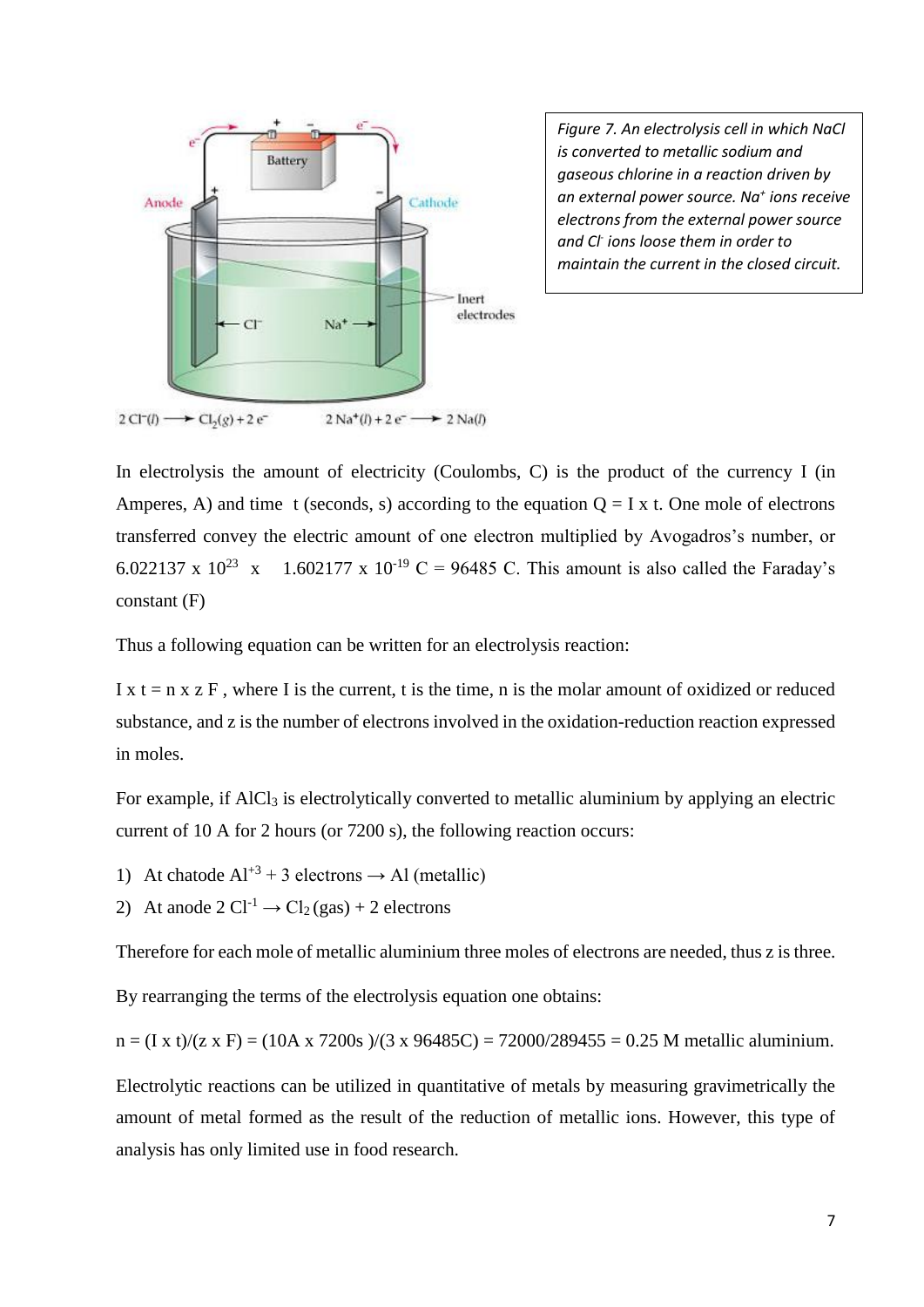#### 3.2. pH measurements and potentiometric analysis

The accurate measurement of pH is of great importance to chemical and microbiological laboratories. This is generally done using potentiometric instruments instead of time consuming titrations. A typical pH meter consists of an ion selective electrode and a reference electrode. In this case the ion selective electrode is designed for  $H^+$  ions. A typical electrode of this type is presented in Figure 8. The overall reaction at the electrode is the following:

 $AgCl$  (solid)  $\leftrightarrow Ag + Cl$ 



*Figure 8. A silver electrode that is usually used as the ion selective electrode in pH measurements. The extent of the reactions at the electrode depends of the amount of protons available. Protons can pass through the porous glass plug at the tip of the electrode.* 

In addition to the proton selective silver electrode a reference electrode having a constant potential is needed. It is usually also based on AG/AgCl but it is not permeable to protons. The potential difference between the reference electrode and the proton selective electrode is proportional to the pH, which thus can be measured. In modern pH meters the ion selective electrode and the reference electrode are within the same glass shell as a combination electrode, as shown in Figure 9.



*Figure 9. A combination pH electrode containing both the reference electrode and the proton selective electrode within the same shell.*

The reactions are temperature dependent, and the pH meters are generally designed to give the most accurate readings at 25 °C. In modern pH meters there is an automatic temperature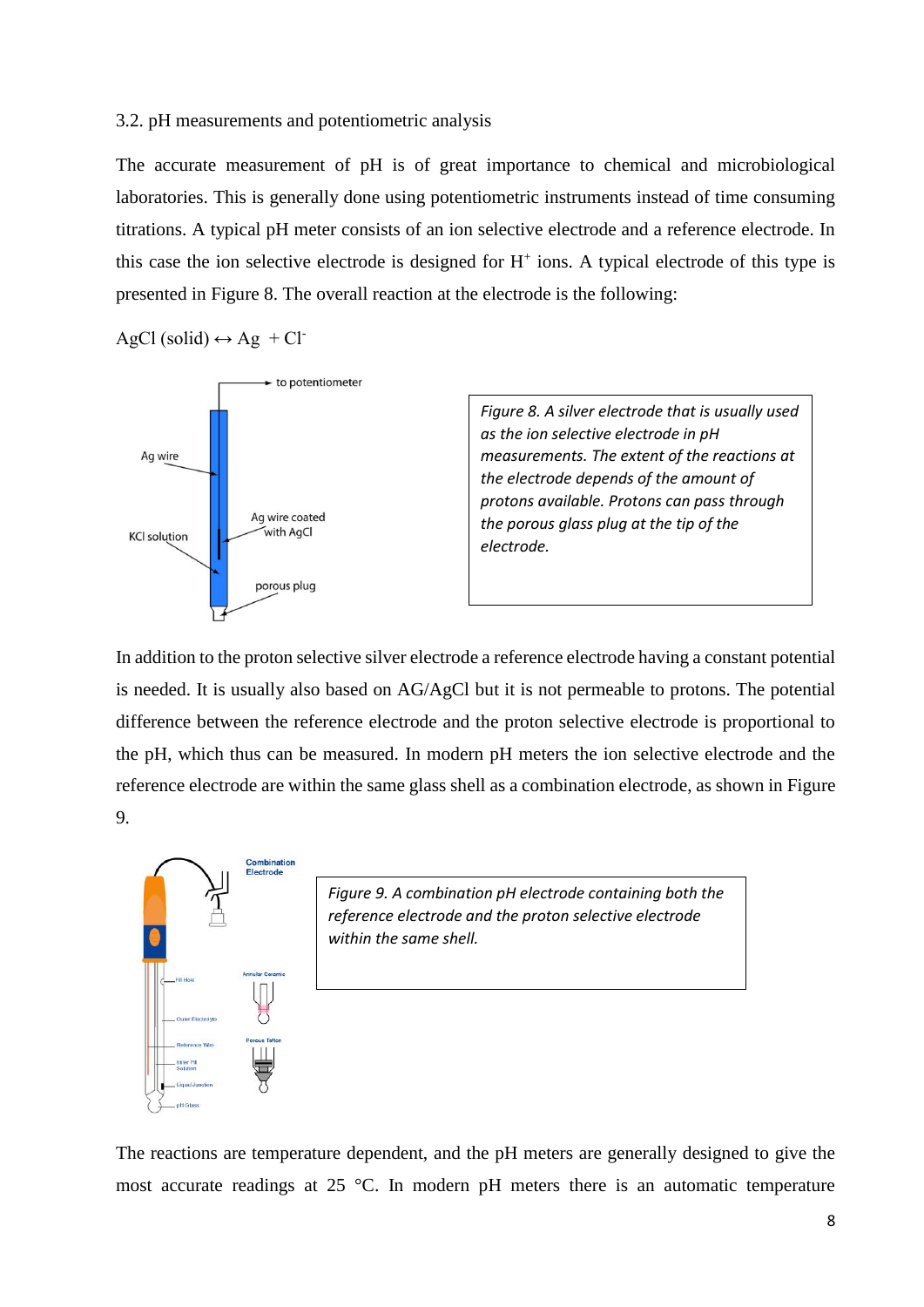compensation. The pH meters should regularly be calibrated using buffer solutions with known pH.

Although pH measurements are the most common examples of potentiometric analysis, ion selective electrodes can be used for other purposes, too. There are, for example selective electrodes for fluoride and sodium ions. In these cases the determination of the ionic concentrations is based on the standard curves obtained by plotting the electrode potential readings with solutions containing known amount of the ions to be measured.

### 3.3. Conductometric analysis

In conductometric studies the conductance or the ability of the electric current to pass through a solution is measured. This is done by applying two electrodes in the solution and measuring the conductance after turning on the electric current. It is important to use alternating current to avoid electrolysis happening in the solution. The voltage applied is usually  $5 - 10$  V, and its ffrequency 50 Hz. The conductometric device (figure 10) should be calibrated with a suitable solution, generally 0.01 M KCl.

The unit of conductance is Siemens (S), which is defined as the reciprocal of resistance. The unit of resistance (R) is  $\Omega$  or 1 V/A. Thus, one Siemens is 1 A/V. For example, the conductance of the 0.01 M KCl calibrating solution at 25 °C is 1.143 mS/cm (mS = milli Siemens)

The resistance between the electrodes depends of the conductivity  $(\kappa)$  of the solution, according to the formula:

 $R = k/\kappa$ , where k is cell constant or L/A [L = the distance between the electrodes (m), A = area of the electrode]. The units of κ are S/m. The conductometers are selected on the basis of their cell constants. The smaller the expected conductance, the smaller the cell constant.



*Figure 10. A conductometric cell and its key parameteres*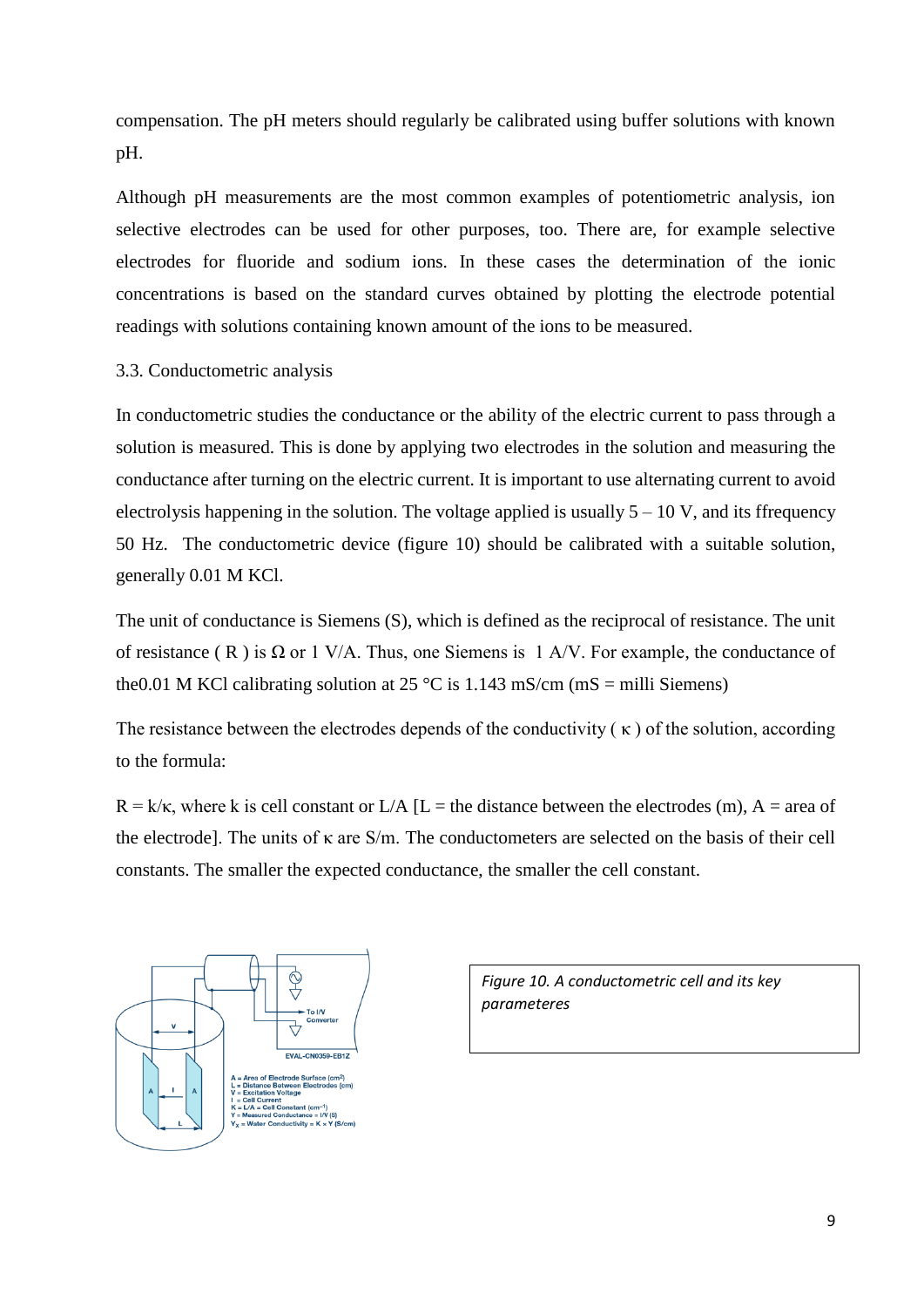Conductometry is widely used in water analysis. Generally, the less impurities there are in the water, the smaller conductivity. The conductivity of ultrapure water is appr.  $0.01$ mS/m at  $25^{\circ}$ C. The conductance is a very important parameter in the characterization of natural waters in fish habitaits.

### 3.3.1. Conductometric titration

The conventional acid-base titration can in some cases be replaced by conductometric titrations, for example, when the solution to be titrated is so deeply colored that the use of acid baseindicators is not practical.

The titration is performed by measuring the conductivity of the solution after each addition of acid or alkaline. The end point of titration is the marked by a sudden change in the conductivity. This is due to the relative amounts of protons in the solution. When, for example, an acidic solution is titrated with NaOH, the Amount of free protons at first decreases due to the neutralization reaction, and the conductivity decreases  $(Na^+)$  ions move slower than the protons, and therefore do not cause an equal conductivity. When the equilibrium point is reached, NaOH starts to accumulate and the free  $OH<sup>-1</sup>$  ions cause the conductivity to increase again. The titration curve therefore has the characteristic V-shape (Figure 11.).



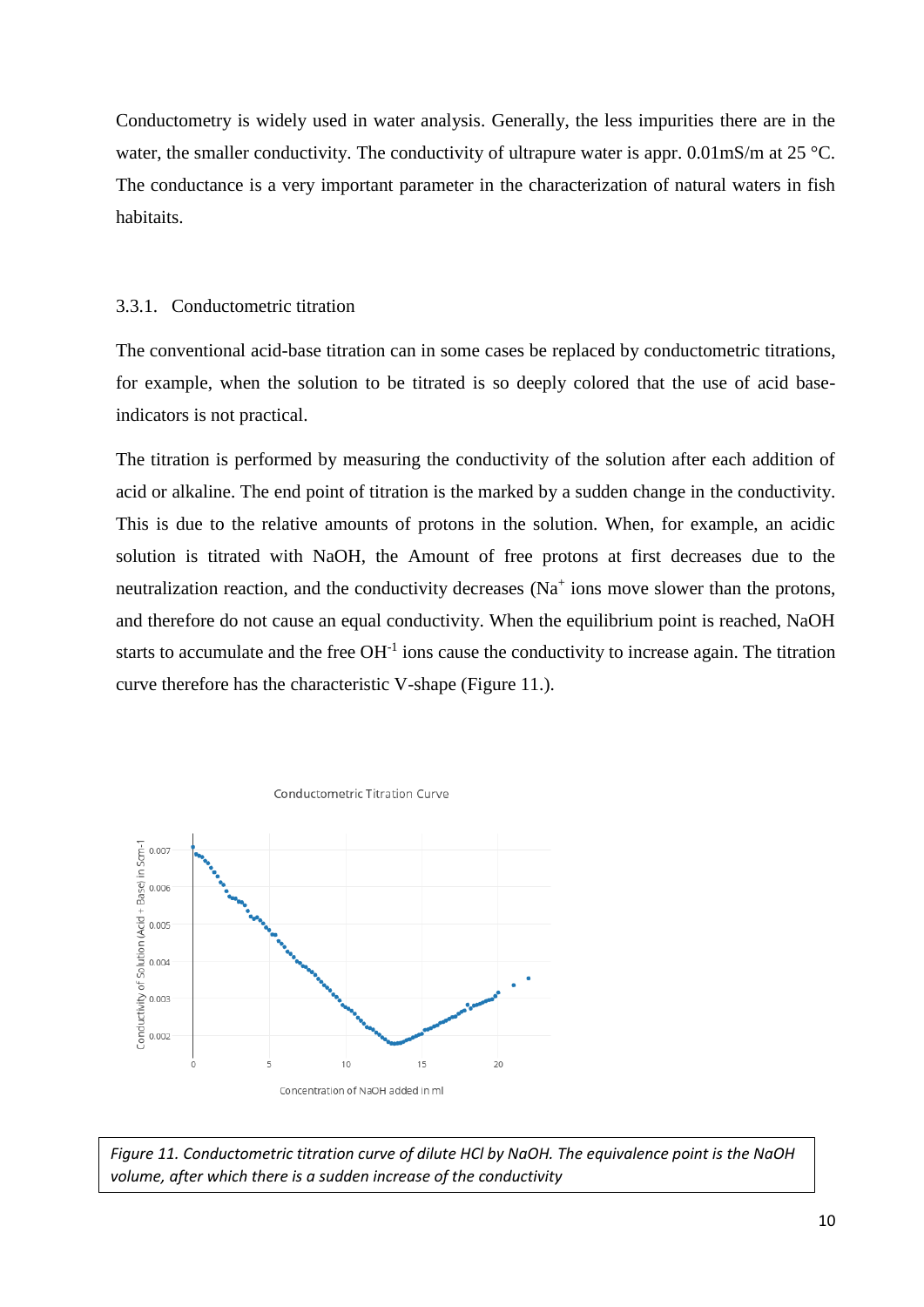#### **4. Chromatographic methods**

An important aspect of analytical chemistry is the separation and purification of individual components of complex mixtures. This is usually done by chromatography. In the chromatographic process the sample or its solution forms the so called mobile phase, which moves through the stationary phase (a substance that is able to retain the components of the sample). In the classical column chromatography (Figure 12) the stationary phase (which can be some resin, silica particles, cellulose, or some other relatively inert material) is packed within a column. The sample is the adsorbed on the top of the column and then eluted with a suitable solvent. The eluent travels through the column and leaves as eluate. During this process the individual chemicals present in the sample are eluted at different time points depending on their affinity to the immobile phase and to the eluent.





In addition to analytical purposes, chromatography can also be used to obtain large amounts of some chemical for research or commercial purposes. Then the process is called preparative or semipreparative chromatography.

#### 4.1. Different mechanisms of chromatographic separation

The separation of the different sample fractions can occur according to several different mechanisms. In adsorption chromatography the sample components have specific adhesion to the particles of the stationary phase. In partition chromatography the stationary phase consists of a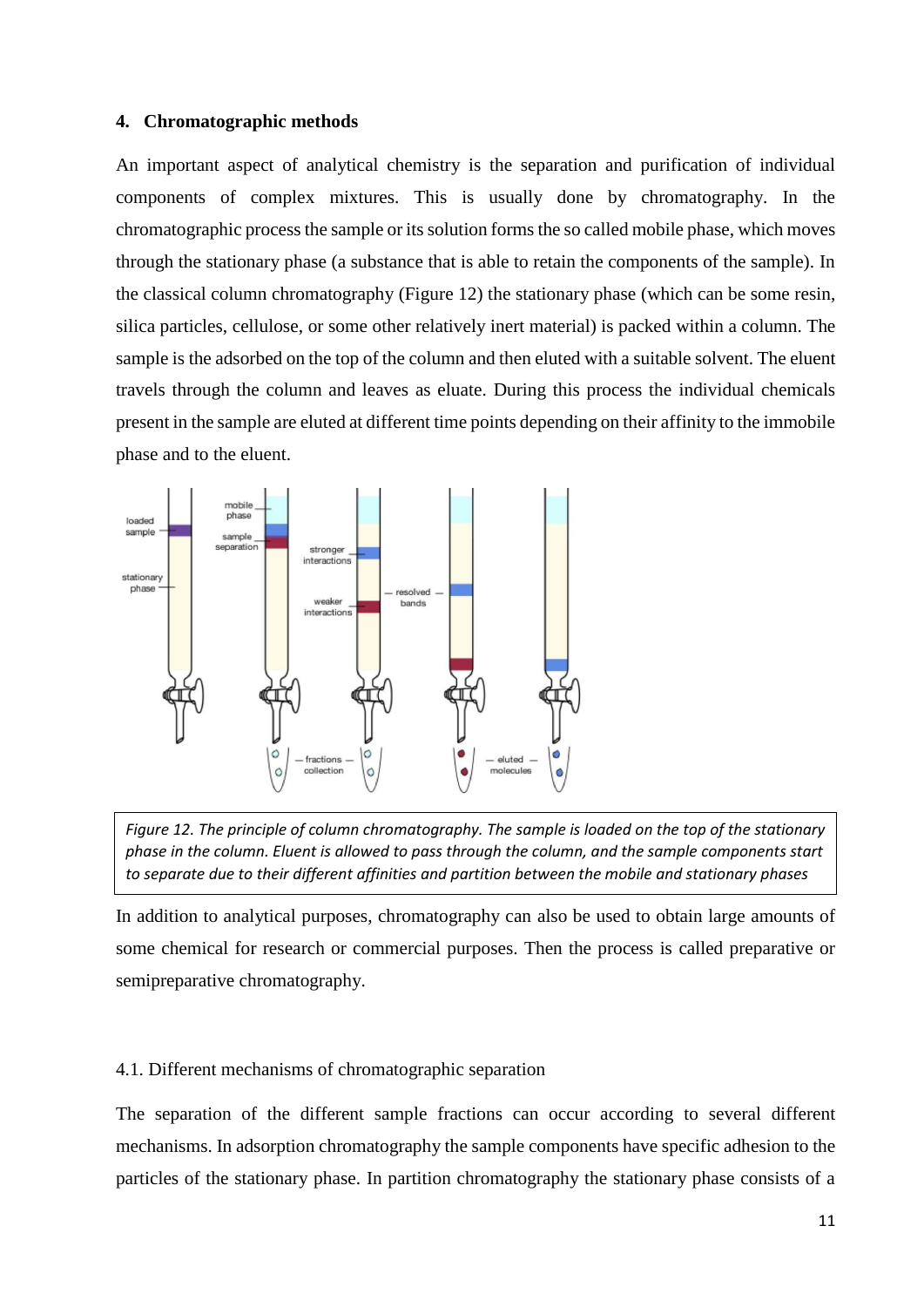thin liquid layer on supporting particles that fill the column, and the sample components get dissolved into this liquid layer, while they pass through. In ion exchange chromatography the stationary phase has charged groups that interact with the charged groups of the sample components. In gel filtration, the stationary phase is porous material into which small particles migrate while the large ones are excluded and are eluted out.

### 4.2. Different types of chromatographic techniques

Column chromatography is the oldest form of chromatography, and it can be used to purify relatively large amounts of samples. Indeed, column chromatography can be scaled up to industrial dimensions. The stationary phases are often silica gel or aluminum oxide, which have affinity to electrically charged molecules. Therefore, the elution is often done with solvents like hexane, chloroform or dichloromethane, in which electrically charged molecules have a poor solubility. Gel filtration or exclusion chromatography is another common type of column chromatography, commonly used in biochemistry, for example in protein fractionation.

In the thin layer (TLC) chromatography (Figure 13) the stationary phase forms a thin layer on a solid surface (usually glass or plastic plate). The stationary phase can be silica, cellulose or some specially designed material. The mobile phase enters the stationary phase by capillary forces. The electrophoretic run is done in a special chamber ("tank") with the eluent on the bottom and the chromatographic plate in vertical position and partially immersed in the eluent. Several parallel samples can be spotted on the plate. The method is especially suitable for small samples.



*Figure 13. The principle of thin layer chromatography (TLC). The solvent migrates from the bottom of the tank towards the top of the chromatographic plate, and the different components of the samples get separated during the process.*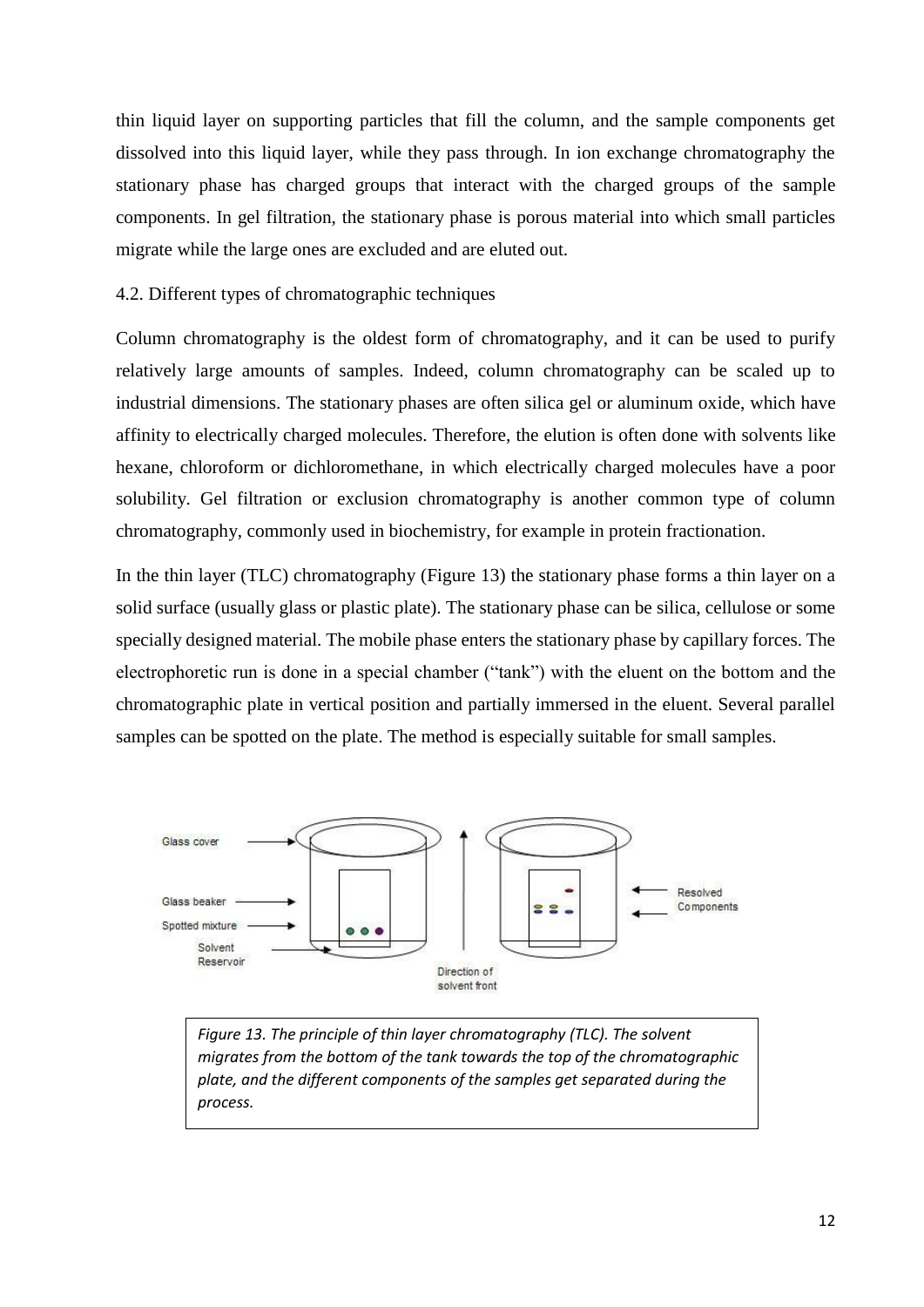Liquid chromatography (LC) is based on the forced movement of the mobile phase, which is pumped through a column packed with an adsorbent. The absorbent may be coated with a liquid phase (partition chromatography). High Performance Liquid Chromatography (HPLC, Figure 14) is nowadays a very common method, in which high pressure is used to force the mobile phase through the stationary phase consisting of a powder with a very fine particle size. The columns have a diameter of only  $1 - 5$  mm and the length of  $5 - 30$  cm. However, also HPLC can be scaled up to industrial scale.



*Figure 14. The principle of High Performance Liquid Chromatography (HPLC).*

In gas chromatography (GC, Figure 15) the mobile phase is a gas (hydrogen, helium or nitrogen), which carries the volatile compounds through the long column (typically with a coil shape) which can be coated either with liquid, solid particles or solid particles covered with liquid. The carrier gas can be hydrogen, nitrogen helium or argon. The length of the column is typically around 30 m, and this length ensures the efficient separations of compounds during the long travel. Glass capillary columns are usually the most efficient for separation. The temperatures inside the colon can reach up to 400 °C, and very often the temperature is gradually raised during the chromatographic run to ensure the optimal separation of the components.



*Figure 15. The principle of gas chromatography (GC). Note the long, spiral shaped coil containing the stationary phase*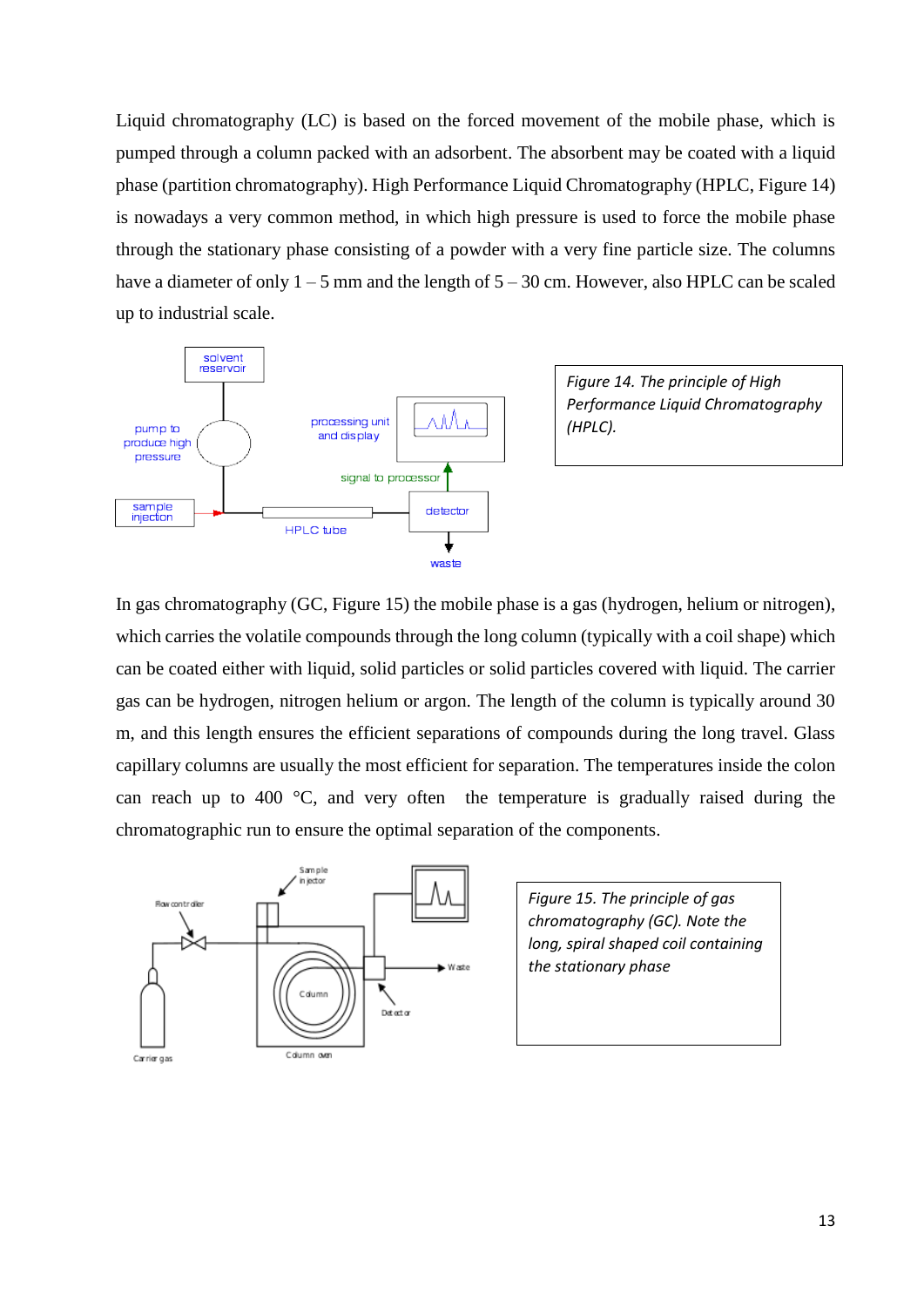#### 4.3. Eluents used as the mobile phase

The eluents that are used in chromatography must be selected according to the type of the sample. In standard column chromatography the eluent can be a buffer solution with some specific pH and ionic strength, although organic solvents are also often used.

In liquid chromatography the eluents are usually organic solvents with different polarities, such as pentane, toluene, diethyl ether, chloroform, dichloromethane, acetone, ethyl acetate, isopropanol, ethanol or methanol. When a single eluent is used throughout the chromatography, the elution is isocratic. However, in many analytical runs an elution gradient is applied by gradually changing the composition of the eluent (for example starting with a highly nonpolar organic eluent and gradually changing it to a more polar solvent). By this gradient the elution of compounds having different polarities is maximized.

The gradient from polar to less polar solvent is typical for reverse phase chromatography, in which the stationary phase is a non-polar or weakly polar solvent.

### 4.4. Analyte derivatization

Sometimes the samples have to be pretreated in order to improve either the separation or especially the detection of the different compounds. Derivatization of sample molecules with some easily detectable chemical moieties is a common technique, especially in GC andLC.

For, example, silylation or replacing certain reactive hydrogen atoms in the functional groups of the analyte with trimethylsilyl group to increase the volatility of the analytes and to decrease there surface absorption is typical for GC. Different fluorescent groups are often introduced to compounds to be separated by HPLC, mainly to improve their detection (see 4.4).

### 4.4. Detection of the eluted compounds

The detection of compounds separated during the chromatographic run is, of course, an essential part of the analysis. Sometimes, when the compounds are colored, they can be seen as discrete colored band migrating at different speeds in the chromatographic columns. More commonly, however, the elute is continuously collected as small fractions of constant volumes (for example, if a chromatographic column is eluted with 100 ml of mobile phase, the eluate is collected as 100 one ml fractions). From each of the fractions the substances are analyzed by appropriate techniques, often spectrometrically.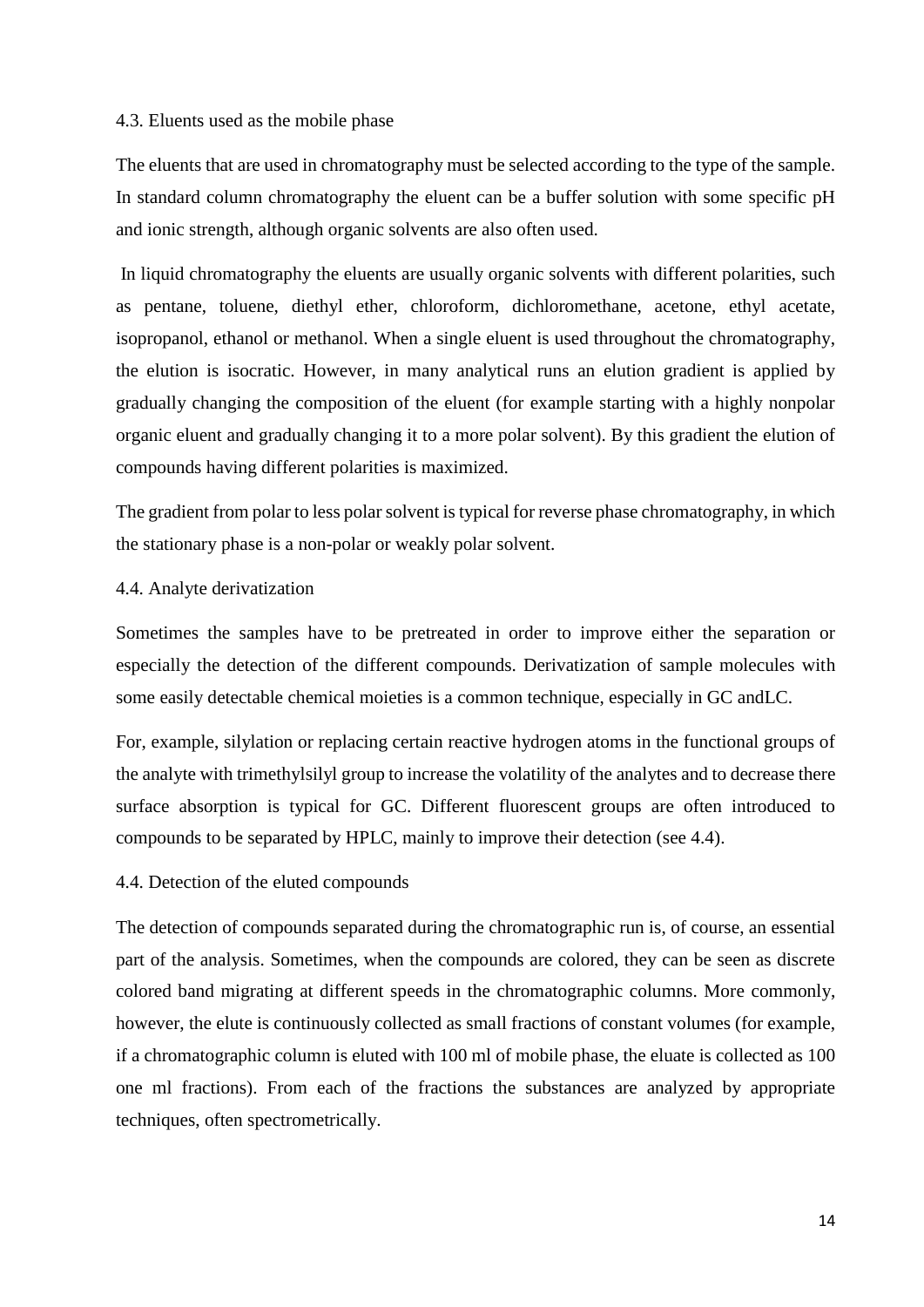In thin layer chromatography, the plates often have to be developed after the run by spraying with chemicals reacting with the individual components and forming a colored product that can be seen as a spot. For example, ninhydrin reagent is commonly used to detect amino acids (Figure 16). In some cases the spots can be visualized by their fluorescence under ultraviolet light UVillumination.



*Figure 16. A thin layer chromatogram of amino acids Leucine, Glycine, Tryptophan, Glutamine and Proline after staining with ninhydrine reagent. Each amino acid has migrated at different speed and formed a colored spot after the ninhydrin treatment.*

In GC and LC the detection of separated compounds is based on different types of detectors must be used. The detectors (see figures 14 and 15) are located at the end of the column and follow on line the elution process giving a signal each time a different compound is eluted from the column.

There are many different types of detectors. Some common ones are listed in Table 1.

|                                 |                                                             | Type           | of |
|---------------------------------|-------------------------------------------------------------|----------------|----|
| Detector                        | Principle of detection                                      | chromatography |    |
| Thermal<br>conductance          | Measures the characteristic thermal conductance of each     | G <sub>C</sub> |    |
| detector (TCD)                  | substance                                                   |                |    |
| Flame-ionization<br>detector    | The eluate is burned in a mixture of hydrogen and air. This | GC             |    |
| (FID)                           | leads to the formation of positively charged ionic organic  |                |    |
|                                 | products that are detected by a measuring device            |                |    |
| Electron<br>detector<br>capture | Sensitive to substances containing halogens (chlorine,      | G <sub>C</sub> |    |
| (ECD)                           | fluorine, bromine and iodine). The carrier gas is ionized   |                |    |
|                                 | by high-energy electrons, which creates a constant          |                |    |
|                                 | current. Molecules eluted may catch some of the ionizing    |                |    |
|                                 | electrons and thus reduce the current. This change is       |                |    |
|                                 | recorded                                                    |                |    |
| UV/VIS detector                 | Measures the absorption of UV or visible radiation of the   | LC             |    |
|                                 | elute                                                       |                |    |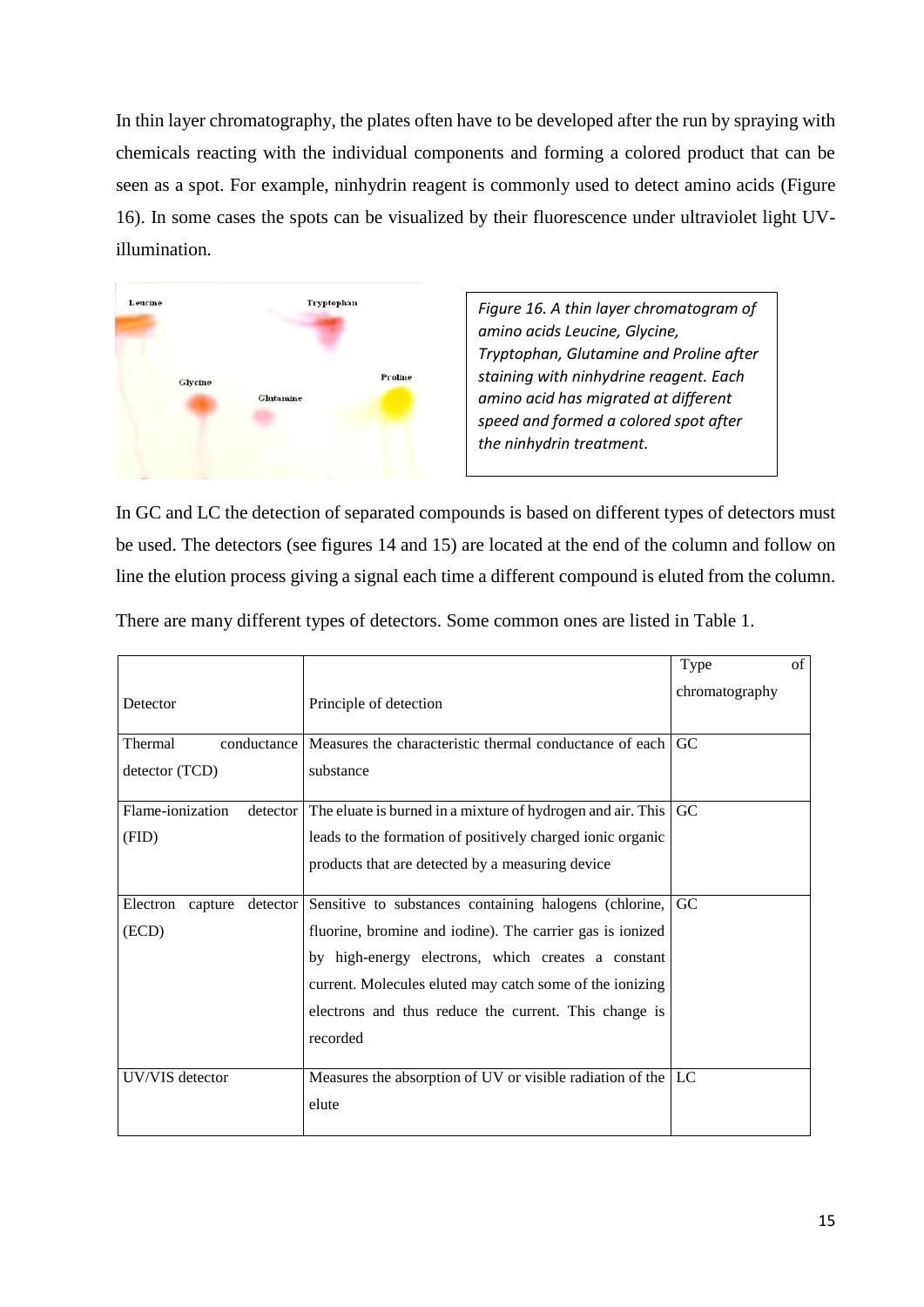| Refractive index detector | Measures the changes in refractive index. Has generally LC<br>rather low detection limit, and is not suitable for gradient                                                                                                                                                 |  |
|---------------------------|----------------------------------------------------------------------------------------------------------------------------------------------------------------------------------------------------------------------------------------------------------------------------|--|
|                           | elutions                                                                                                                                                                                                                                                                   |  |
| Mass spectrometry (MS)    | Measures the mass spectra of the eluted compounds (see LC (LC-MS)<br>Section 2.3.3). Very sensitive and not only detects but also<br>identifies the eluted compounds. Nowadays one of the<br>most common detectors in analytical procedures requiring<br>high sensitivity. |  |

### 4.5. Chromatograms

When the intensities of the signals obtained from the detectors (or the concentrations of the compounds present in the fractions collected from column chromatography) are plotted against the length of the run, a chromatogram is obtained. A typical chromatogram consists of peaks of variable intensities, each peak corresponding to a separate eluted compound (Figure 17).



*Figure 17. A chromatogram of five eluted compounds ("peaks"), each having a characteristic retention time (the time point coinciding with the maximum value of the peak)* 

Retention time is one of the central parameters of a chromatogram. It means the time point at which each compound emerges from the column. With compound having nearly similar retention times some degree of overlap may occur between the corresponding peaks. These problems can often be eliminating by changing the composition of the mobile phase or the other parameters of the chromatographic run.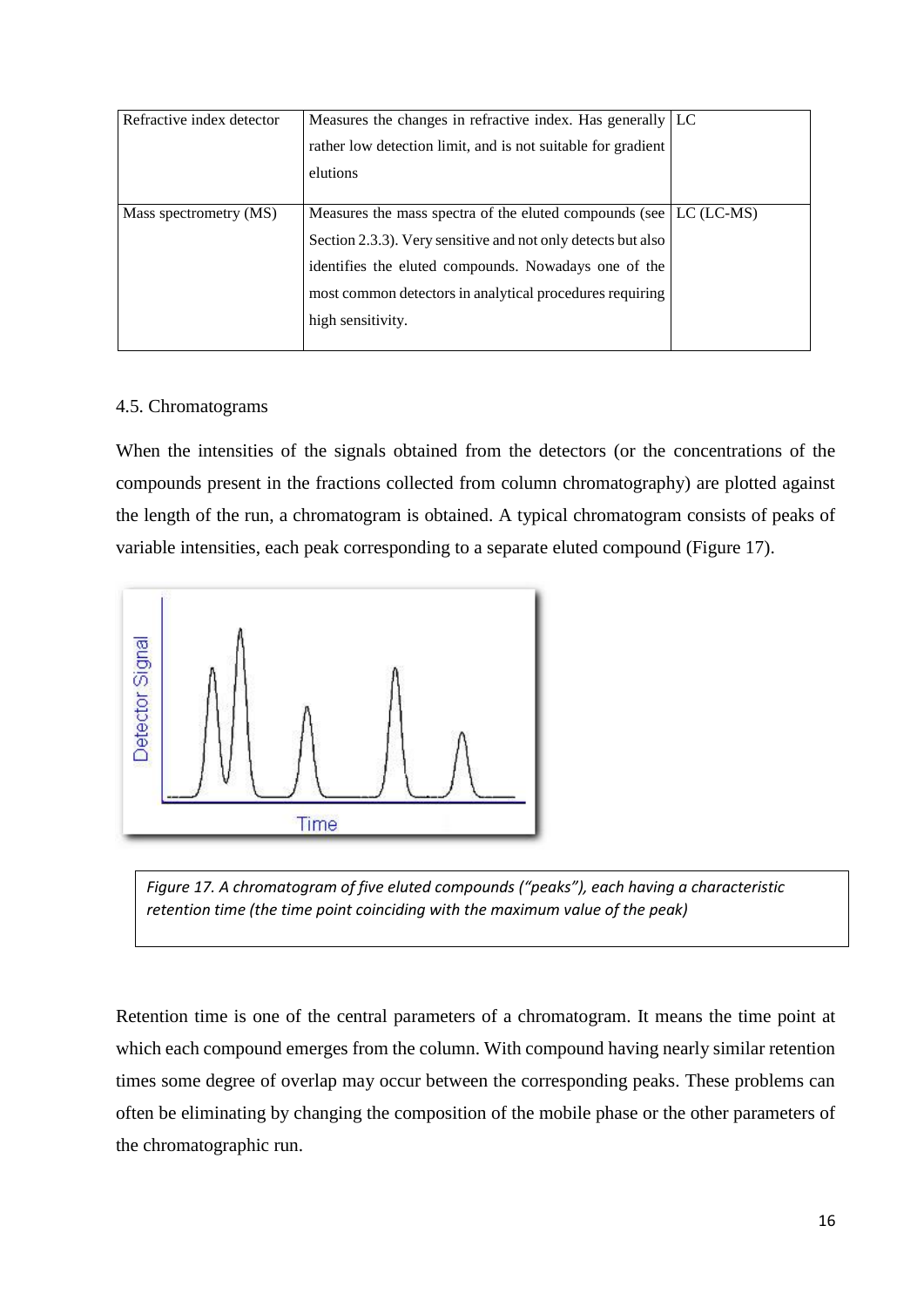#### 4.6. Chromatographic methods in fish and seafood analysis

Chromarographic methods can be used in the nutritional assessment of foodstuffs (for example in qualitative and quantitiative fat analysis). They provide a particularly powerful approach in the analysis of different contaminants in foods, such as pesticide and drug residues or environmental pollutants. Some examples of chromatography applied specifically to fish and fishery products are given below.

### 4.6.1. Methyl mercury analysis

Mercury is an important environmental pollutant accumulating in fish mainly in the form of methylmercury. Mercury levels in fish are regulated both in national and international legislation. For example, in the EU the allowed mercury levels in different types of fish are  $0.5 - 1.0 \mu g/kg$ . Mercury analysis can be done using AAS, but also gas chromatographic methods are widely used.

Mercury can first be extracted from the muscle tissue by a suitable solvent such as hexane, and this extract is subjected to the GC-MS chromatography. Alternatively, a fish tissue sample can first be digested using a suitable caustic chemical like methanolic KOH solution, followed by derivatization with tetraethylborate before solvent extraction and GC analysis (in this case as ethylmercury).

#### 4.6.2. Analysis of antibiotic residues

Antibiotics of the tetracycline family (oxytetracycline, doxycycline, tetracycline and chlortetracycline) can be analyzed from fish and seafood extracts by HPLC using a gradient mobile phase consisting of organic solvent [such asmethanol:acetonitrile (1:1, v/v)] and a special buffer as an aqueous mobile phase and using a specific fluorescence detector.

Reversed-phase HPLC method with mass-spectrometric detection can be used for the simultaneous analysis of quinolone and fluoroquinolone antibiotics (oxolinic acid, flumequine, piromidic acid, enrofloxacin, ciprofloxacin, danofloxacin, sarafloxacin and orbifloxacin) in extracts of fish and crustacean tissues.

### 4.6.3. Analysis of histamine

Histamine is a biogenic amine formed by bacterial metabolism from the natural aminoacid histidine. Histamine has strong physiological activities, and can cause histamine-food poisonings, protein rich foods, such as fish, cheese and meat products being frequently implicated.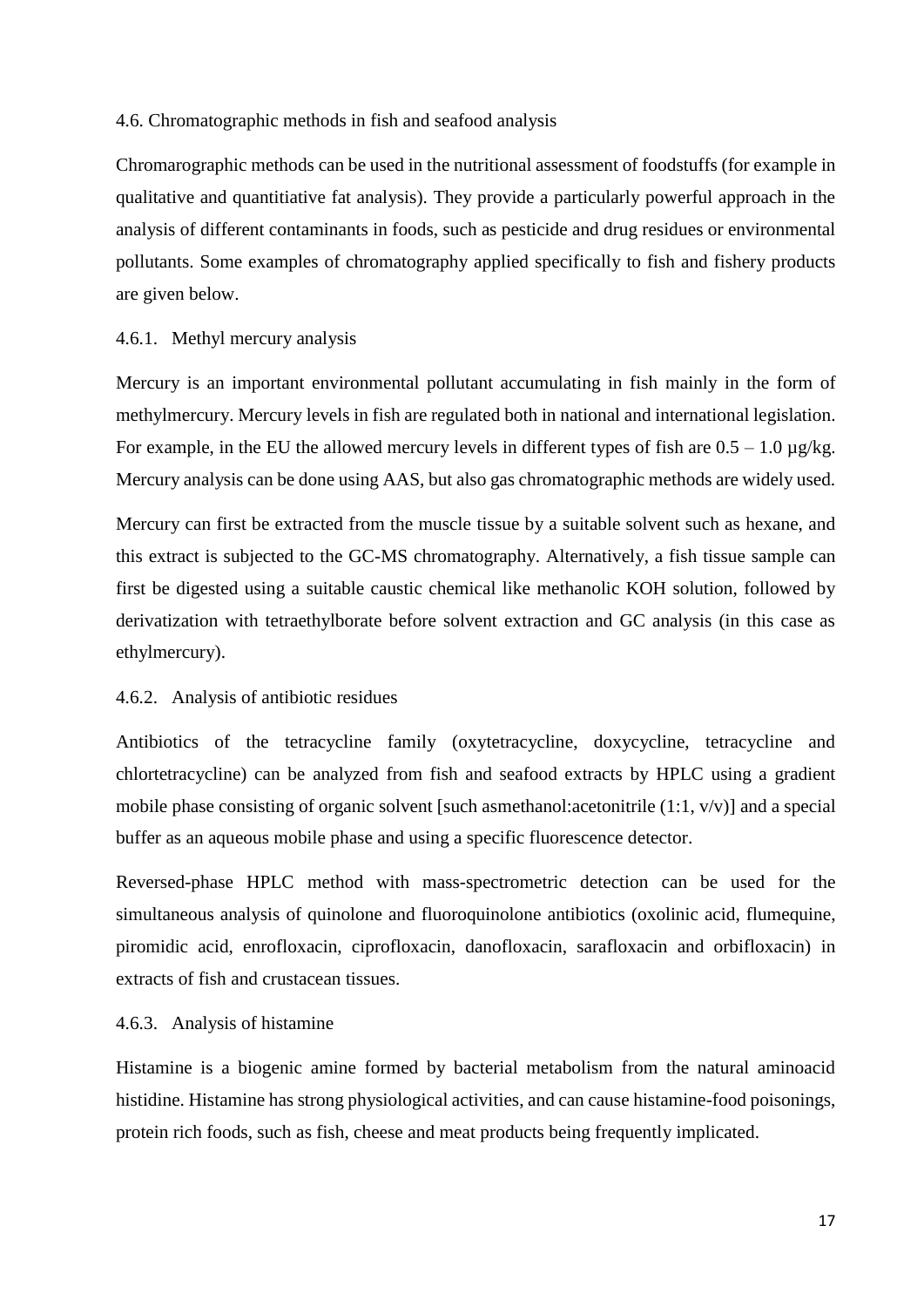Histamine can be analyzed by an isocratic reversed phase HPLC from fish and seafood extracts made by homogenizing in the trichloroacetic acid and enriched by ion-exhange chromatography. Alternatively, a simple TLC method using cellulose as the stationary phase and an ammoniaethanol mixture as a mobile phase can be used for a quick screen for the presence of histamine. Histamine spots can be visualized with a special reagent (Pauly's reagent).

#### **5. Concluding remarks**

Instrumental analysis provides accurate and time saving possibilities both to quantitative and qualitative analysis. Some of the instrumental methods, such as pH measuring using a potentiometric pH meter, are so commonplace that they hardly are considered as analytical methods, any more.

Spectroscopic and chromatographic methods vary greatly in their sophistication. While spectrophotometric measurements and the ability to perform basic HPLC and GC runs belong to the repertoire of modern food laboratory technicians, the accurate interpretation of the results and the planning of the chromatographic parameters require the expertise of an experienced analyst.

#### **Future reading**

Harris, DC. Exploring chemical analysis. W.H. Freeman and Company, New York, 1997, pp.476 Jinadasa, BKKK., Jayasinghe GDTM. & Ahmad SBN. 2016. Validation of high-performance liquid chromatography (HPLC) method for quantitative analysis of histamine in fish and fishery products. Cogent Chemistry 2: 1156806, 8pp

Johnston, L., McKay, L. & Croft, M. 2002. Determination of quinolones and fluoroquinolones in fish tissue and seafood by high-performance liquid chromatography with electrospray ionisation tandem mass spectrometric detection. J. Chromatograph. A. 982:97-109.

Kuballa, T., Leonhardt, E., Schoeberl, K. & Lachenmaier DW. (2009) 228: 425.Determination of methylmercury in fish and seafood using optimized digestion and derivatization followed by gas chromatography with atomic emission detection Eur Food Res Technol 228: 425

León-Pérez, D.E., Muñoz-Jiménez, A.M. & Jiménez-Cartagena, C. (2015). Determination of Mercury Species in Fish and Seafood by Gas Chromatography-Mass Spectrometry: Validation Study Food Anal. Methods 8: 2383